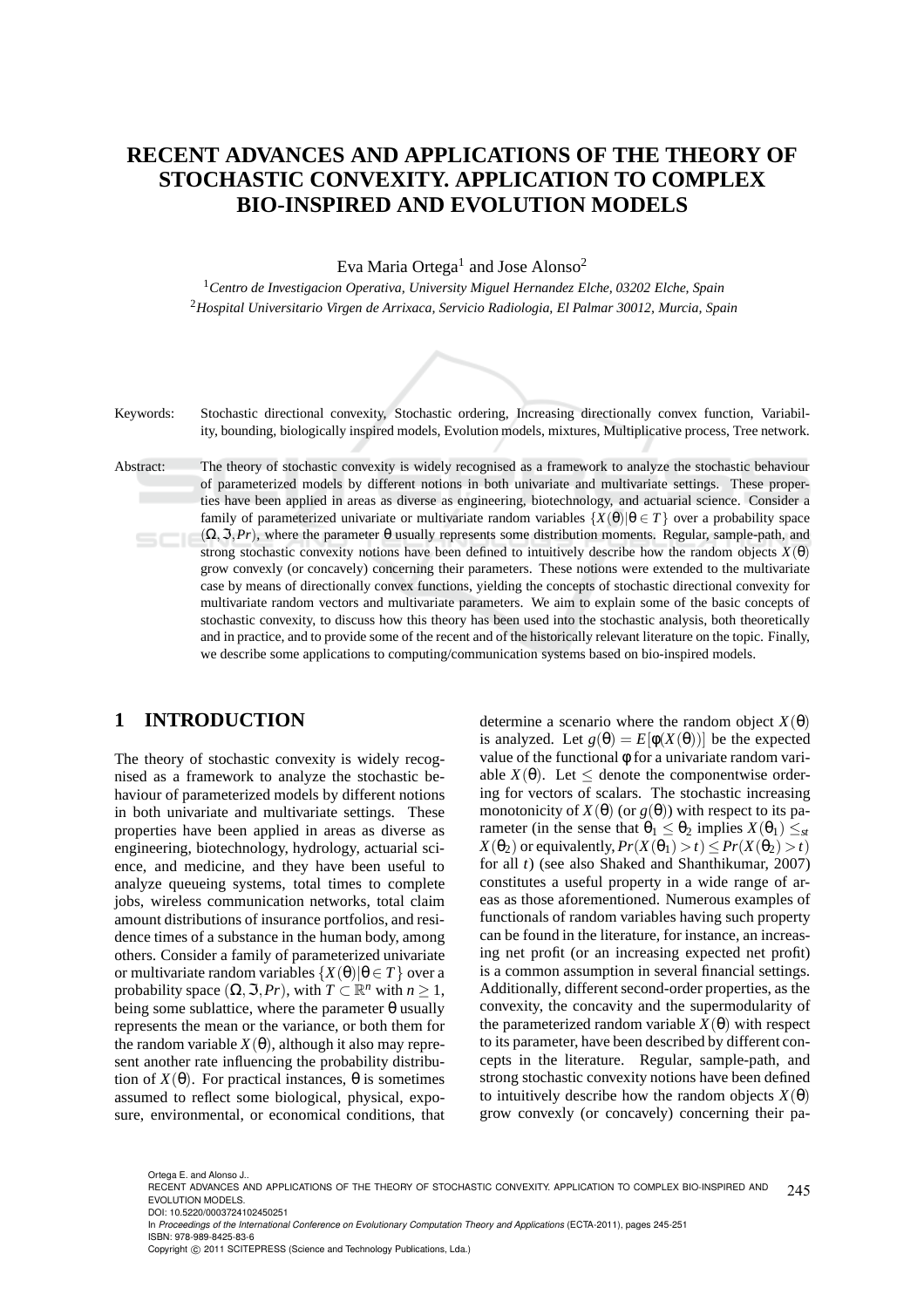rameters, and they have played a prominent role into the stochastic analysis in different fields. The purpose of this paper is to explain some of the basic concepts of stochastic convexity, and to discuss how this theory has been used into the stochastic analysis, both theoretically and in practice. We will omit the technical details of the results that the reader can check in the corresponding articles. A second purpose is to provide the reader to some of the recent and historically relevant literature on this topic. Finally, we focus on several applications to bio-inspired models.

For a univariate random variable  $X(\theta)$  with respect to one real or integer-valued scalar  $θ$ , next, we recall several stochastic convexity notions, where we will use  $\{X(\theta)\}\$ as a shorthand of  $\{X(\theta)|\theta \in T\}$ . First, {*X*(θ)} is *stochastic increasing and convex in the sample-path sense*, denoted by *SICX* − *sp*, if for any four parameter values  $\theta_i$ ,  $i = 1, 2, 3, 4$ , that fulfil  $\theta_1 + \theta_4 = \theta_2 + \theta_3$  and  $\theta_4 \ge \max{\{\theta_2, \theta_3\}}$ , there exists four random variables  $\hat{X}_i$ ,  $i = 1, 2, 3, 4$  on a common probability space  $(\Omega, \mathfrak{I}, Pr)$ , such that  $\widehat{X}_i =_{st} X(\theta_i)$  for any *i*; and ∀*w* ∈ Ω

$$
\widehat{X}_4(w) \ge \max\{\widehat{X}_2(w), \widehat{X}_3(w)\}\tag{1}
$$
  

$$
\widehat{X}_1(w) + \widehat{X}_4(w) \ge \widehat{X}_2(w) + \widehat{X}_3(w).
$$
 (2)

This concept was developed in Shaked and Shanthikumar, 1988a, 1990a, 1990b. From (Shanthikumar and Yao, 1991), we have the following stronger notion.  $\{X(\theta)\}\$ is *strong stochastic increasing and convex*, denoted by *SSICX*, if  $X(\theta) =_{st} \phi(\epsilon, \theta)$ , for any φ being an increasing function on  $θ$  and  $ε$  being a random variable whose distribution function is independent of θ. The regular notion, also called the functional notion (Shaked and Shanthikumar, 1990a) is defined as follows. {*X*(θ)} is *stochastic increasing and convex*, denoted by *SICX*, if  $E[\phi(X(\theta))]$  is increasing and convex in θ for any increasing and convex function φ. Another related concept introduced by (Shaked and Shanthikumar, 1990b) is given next. {*X*(θ)} is *stochastic increasing and convex in stochastic sense*, denoted by  $SICX - st$ , if  $E[\phi(X(\theta))]$ is increasing and convex in  $\theta$  for any increasing function φ. Notice that the convexity of  $φ$  is not required for this definition. The *SICX* −*st* property is equivalent to the fact that the distribution function of  $X(\theta)$ , denoted by  $F(x, \theta)$ , is decreasing and concave in  $\theta$  for any *x*. The following implications hold for the previous notions:

 $SSICK \Rightarrow SICK - sp \Rightarrow SICK$  and  $SICK - st \Rightarrow SICK - sp$ . (3)

However, *SICX* − *st* and *SSICX* do not imply each other. Many well known parametric families of distributions, as the Normal, Gamma, Lognormal, Poisson, Binomial and Geometric, fulfil some of these properties. We refer to the earlier references for the definitions of the stochastic concavity notions. Nice reviews of these concepts, their basic properties and applications can be found in (Shaked and Shanthikumar, 1991); (Chang et al., 1994) and (Shaked and Shanthikumar, 2007). The earlier notions are extended to the multivariate case by means of directionally convex functions (see Marinacci and Montrucchio, 2005, for the definition, main properties and background of these functions, that were defined by Wright, 1954). A useful characterization of the increasing directionally convex functions was given in (Shaked and Shanthikumar, 1990a). A real-valued function  $\phi$  defined on  $\mathbb{R}^n$  is increasing and directionally convex if and only if  $\phi$  is increasing, componentwise convex, and supermodular. Also, φ is said to be supermodular (see Marshall and Olkin, 1979) if  $\phi(x \lor y) + \phi(x \land y) \ge$  $\phi(x) + \phi(y)$ , for all  $x, y \in \mathbb{R}^n$  with the operators +, ∨ and ∧ denoting, respectively, the componentwise sum, maximum and minimum. Stochastic directional convexity for multivariate random vectors with respect to multivariate parameters was introduced by (Shaked and Shanthikumar, 1990a), when the parameters have on values over convex subsets of the real line. These concepts were also studied by (Meester and Shanthikumar, 1993), who used this theory to obtain the regularity of some stochastic processes, including Markov chains, and to derive applications in queueing systems; and extended to a general space by (Meester and Shanthikumar, 1999). Stochastic convexity in the sense of the usual stochastic order, introduced by (Shaked and Shanthikumar, 1990b) in the univariate case, was extended to the multivariate case by (Shanthikumar and Yao, 1991), where is called strong stochastic convexity. The functional notion of stochastic increasingness and directional convexity is denoted by *SI* − *DCX*. Other notions of stochastic convexity in a generalized sense are defined and studied in (Denuit et al., 1999), and notions involving partial sums in (Chao and Luh, 2004).

### **2 DISCUSSION**

In this section we discuss how the theory of the stochastic convexity has been used into the stochastic analysis, both theoretically and in practice, and we provide some historically relevant and recent bibliographic references and remarks on their main developments and applications. Generally, the samplepath notions of stochastic convexity are useful in the mathematical proofs to state stochastic convexity of random objects, while the functional definitions are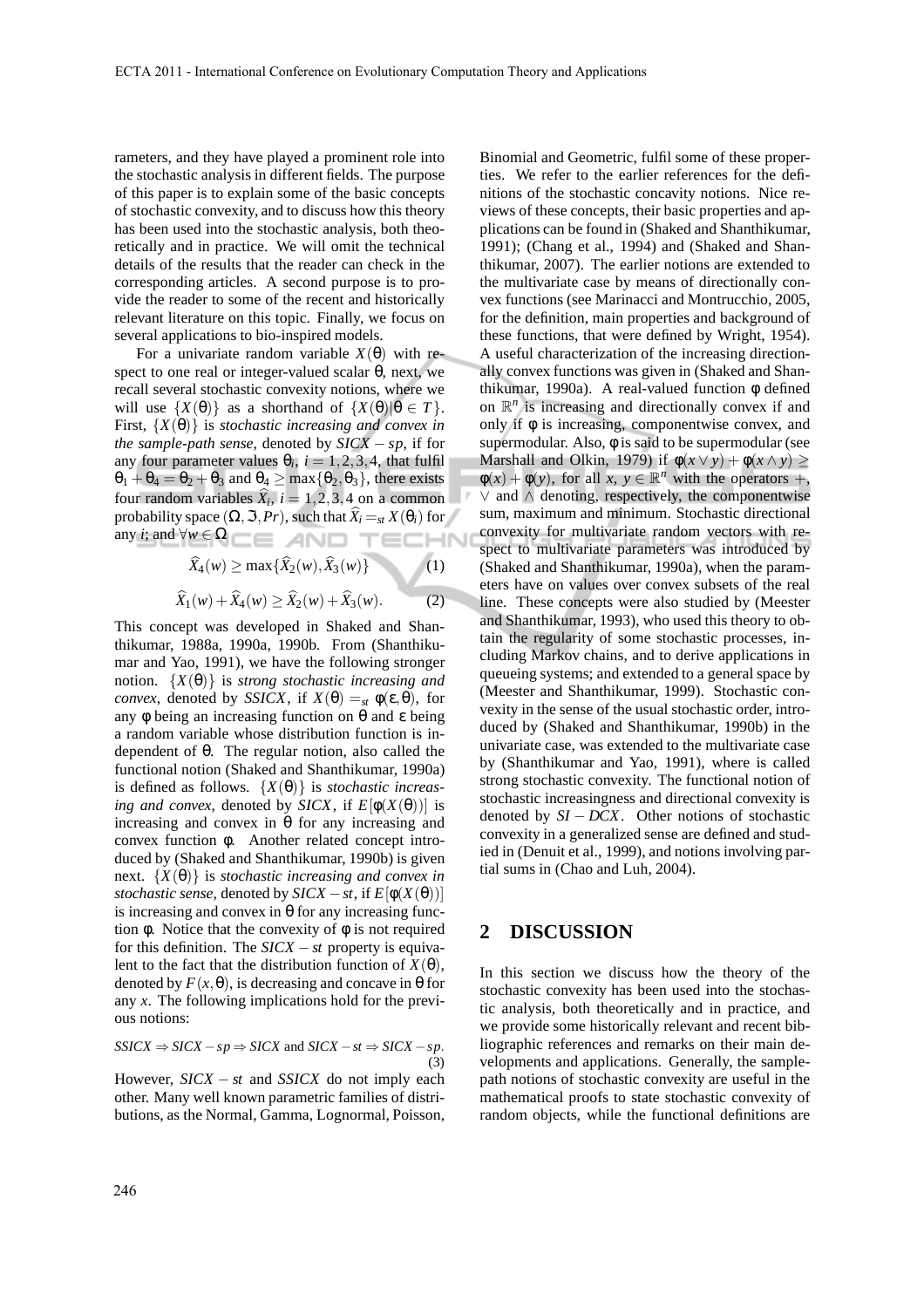good for applications, for example, when  $\phi$  is the functional of a performance measure of a system in engineering to be bounded or the objective function of a mathematical model to be optimized. In addition, the functional notions allow one to apply the compositional rules in (Meester and Shanthikumar, 1999) to stand the stochastic increasingness and directional convexity (concavity) by using some transformation of the parameters. The fact that this theory does not rely on closed-form distribution functions allows one to analyze stochastic models which are unwieldy analytically. Several techniques of probabilistic risk assessment, statistics and operational research have been connected with the stochastic convexity and the stochastic directional convexity. They lead to solve some decision-making problems in several contexts. First, looking to a dynamical perspective, these structural properties allow one to characterize the spatio and the temporal behaviour of some stochastic processes, being relevant for the probabilistic risk asessment concerning some maintenance policies in reliability (see e.g., (Shanthikumar and Yao, 1992, and Meester and Shanthikumar, 1993). Secondly, in many optimization problems, the monotonicity and the convexity assumptions play an important role. In deterministic dynamic programming problems, for example, if the reward function  $g(s, x)$ is strictly concave in *s* and *x* and increasing in *s*, the feasible action correspondence is an increasing and convex graph; and the transition function is continuous, bounded and concave, then the value function is continuous, bounded, increasing and concave (see Stokey et al., 1989). In stochastic dynamic programming, the problem is more difficult due to the monotonicity and the convexity for a transition probability, and some conditions for the differentiability and the concavity of the value function are stated by using notions similar to the stochastic convexity in stochastic sense in (Atakan, 2003). The stochastic convexity also arises to solve optimization problems involving other operational research models, for allocation or manufacturing as in (Gallego et al., 1993) and (Kim and Park, 1999); and other problems involving pairwise interchange arguments based on the interplay of this theory with the stochastic majorization of vectors, for scheduling as in (Shanthikumar, 1987), and (Chang and Yao, 1990) (we refer to the book Marshall and Olkin, 1979, for majorization concepts). Thirdly, the stochastic convexity has been a bridge property into the analysis of the variability of mixture models with uncertain parameters. The statistical modelling of the uncertainty constitutes one of the major goals in experimental studies. Theoretically, a distinction between the random uncertainty (due to natural conditions) and the epistemic uncertainty (due to the lack of knowledge of the data) is given in the literature. This distinction is not so easy in practice. Parameter uncertainty involves both issues, since when forecastings are performed by a model often there is a random component in which some of the conditions given in the inputs are not controlled and specified (see e.g., Ang and Tang, 2007). Mixture models with random parameters, having arbitrary probability distributions of the marginals, and an arbitrary joint distribution function to model the dependence structure of the random vector, provide a non-parametric setting to account for the uncertainty in a broad sense. We notice that the  $SI - DCX$  property of the mixture model  $X(θ)$  when the parameters are held fixed implies the increasingness and directional convexity of the expected value of any increasing and convex function of the parameterized random variable  $X(\theta)$ . This property leads to variability comparisons of the mixture models  $X(\Theta)$  for two random vectors of parameters  $\Theta$  and  $\Theta'$  describing two scenarios, whose mixing distributions are ordered by the increasing directionally convex order, see (Shaked and Shanthikumar, 2007) for details on the directionally convex orders. Recall that the variability ordering, also known as increasing convex ordering, (see Muller and Stoyan, 2002), denoted by  $X(\Theta) \leq_{icx} X(\Theta')$  means that  $E[\phi(X(\Theta))] \leq E[\phi(X(\Theta'))]$ , for every increasing convex real-valued function φ for which the expectations exist. In particular, if the mixture model  $X(\Theta)$ fulfills the  $SI - DCX$  property, then the following relationship holds:

$$
\Theta \leq_{idcx} \Theta' \Rightarrow X(\Theta) \leq_{icx} X(\Theta')
$$
 (4)

where  $\Theta \leq_{idcx} \Theta'$  denotes the increasing directionally convex ordering, that allows one to compare the marginal distributions in increasing convex sense, jointly with the increasingness in positive dependence of the joint distribution of the random vector (see Muller and Scarsini, 2001). The decreasing directionally convex order, denoted by  $\Theta \leq_{ddcx} \Theta'$ , is used to combine less valued with more volatility components. They belong to the class of multivariate integral orders that are defined by the corresponding property of the expected value of a functional of the random vector. Other properties and results on the connection of the directionally convex orders and the variability of mixture models can be found in (Ruschendorf, 2005). A first consequence of the relationship (4) is the construction of distributional bounds for the mixture  $X(\Theta)$  by fixing some values of the parameter  $Θ'$  or of the random variable  $X(Θ')$ . We notice that the distribution moments are increasing convex functionals of the random variables and can be bounded by the previous stochastic comparison. Accordingly,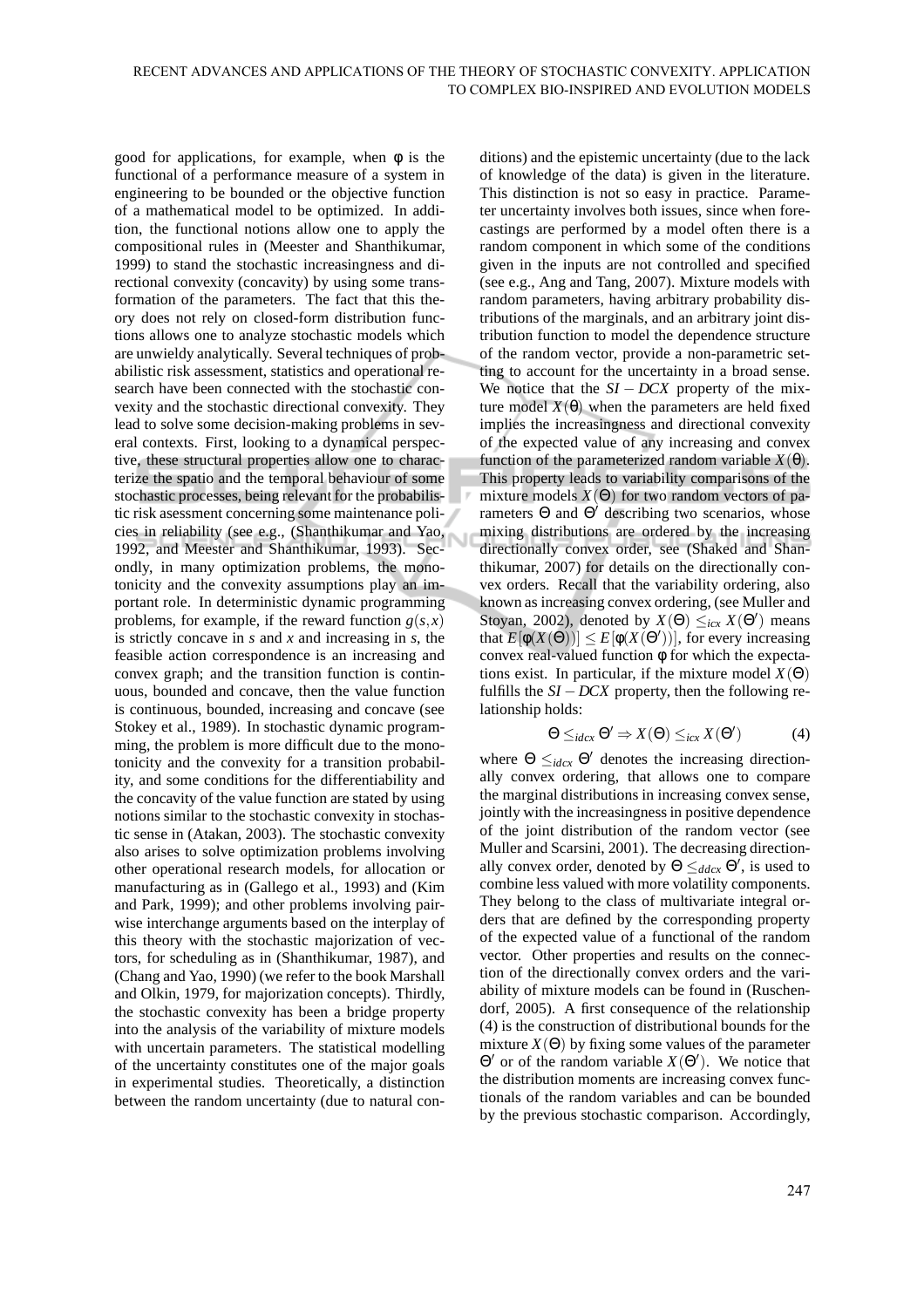when  $X \leq_{icx} Y$  and the random variables have equal means, then it is written  $X \leq_{cx} Y$  and it implies that  $Var(X) \leq Var(Y)$ , where *Var* denotes the variance of the random variable. Hence, the convex ordering provides an instrument to compare and to quantitatively evaluate the magnitude and the dispersion of a performance measure of a system, under different mixing distributions of the parameters. Convex risk measures of the random variable are preserved by this ordering. Other convex functions, as the maximal value, for a sequence of independent and identically distributed random variables can be bounded by using the previous relationship (4). Bounds for the mixture models  $X(\Theta)$  from Equation (4) can be derived also by fixing the dependence structure of the parameter vector Θ. Some dependence concepts allow one to understand the relationship between the stochastic convexity and the stochastic dependence of random vectors of parameters by means of directionally convex orders (see (Joe, 1997) for a general treatment of the stochastic dependence). *Positive quadrant dependence* (denoted by *PQD*) and *positive supermodular dependence* notions involve integral comparisons with a given random vector with fixed marginals and independent components. Some examples of bivariate distributions fulfilling the *PQD* property for some values of their parameters are given by the Kibbles bivariate Gamma, the Moran-Dowton exponential, the Marshall-Olkin, the F-G-M bivariate exponential and the Lomax distributions. Nonparametric statistical tests to check the earlier dependence notion can be found in (Denuit and Scaillet, 2004) and (Scaillet, 2006).

The first applications of this topic can be found in the queueing and the stochastic processes theories: (Shaked and Shanthikumar 1988a,1988b,1990a,1990b), (Chang et al., 1991), (Meester and Shanthikumar, 1990,1993). Recent applications in queueing systems are given in (Chao and Luh, 2004), (Miyoshi and Rolski, 2004), (Shioda and Ishi, 2004), (Rolski, 2005), and (Ortega, 2011). The last article considers routing in queueing networks, to develop some applications in communication networks, that we will discuss later. The issue of stochastic convexity arises recently into the study of stochastic processes, especially point processes. At the best of our knowledge, recent results can be seen in (Miyoshi, 2004), and (Fernandez-Ponce, et al, 2008a,b). They are involved in the multivariate stochastic comparisons of some stochastic processes (see Kulik and Szekli, 2005). The following monographs include an exhaustive development of the theory, and/or some detailed applications for selected operational research problems. Chang et al., 1994

provided applications to the analysis of a random yield model, a joint setup problem, a manufacturing process with trial runs, a production network with constant work-in-process, and a scheduling model in tandem production lines and parallel assembly systems. The convexity and the concavity in the stochastic sense of other measures associated with production-inventory systems are studied in (Yao and Zheng, 2002), that includes applications of this theory for quality control with warranty, process control with inspection of machines for batch production, and inventory control with substitution, among others. Yao (1994,1996) provided surveys with manufacturing and production applications. Recent developments to operational research models can be found in (Ahn et al., 2005), (Ott and Shanthikumar, 2006), and (Ortega and Alonso, 2011). Stochastic directional convexity of random sums of random variables has been dealt with by (Fernandez-Ponce, et al., 2008a), (Escudero et al., 2010), and (Ortega and Escudero, 2010), among others. Observe that general results in the direction of Equation (4), for random sums, can be found in the last articles. This is a classic problem for sums and univariate parameters, as can be check in Makowski and Philips, 1992. Applications have been depicted for the sums and the random sums in different fields, as for instance, the total claim amounts under the Sparre-Andersen risk model in actuarial science, and the times of systems under shock models in reliability, etc. The stochastic convexity of some special linear combinations defined by indicator functions is applied in (Escudero and Ortega, 2008) for the analysis of reinsurance models for large claims based on truncation with random retention levels. Other linear combinations of random variables are studied in (Ortega, 2010).

## **3 APPLICATION BASED ON BIO-INSPIRED MODELS**

Current research trends are exploiting the similar features between biological systems and complex communication systems to develop techniques in these fields based on biological schemes. Nature has been shown to be able to adapt rapidly to environmental changes, and assemble simple structures into complex operations. Next, we discuss some models that are biologically inspired, where the stochastic convexity properties play an important role.

Multiplicative processes arise in biology and ecology to describe the growth of organisms and populations of species, as protein families, that evolve in a multiplicative manner, see e.g., (Reed and Hughes,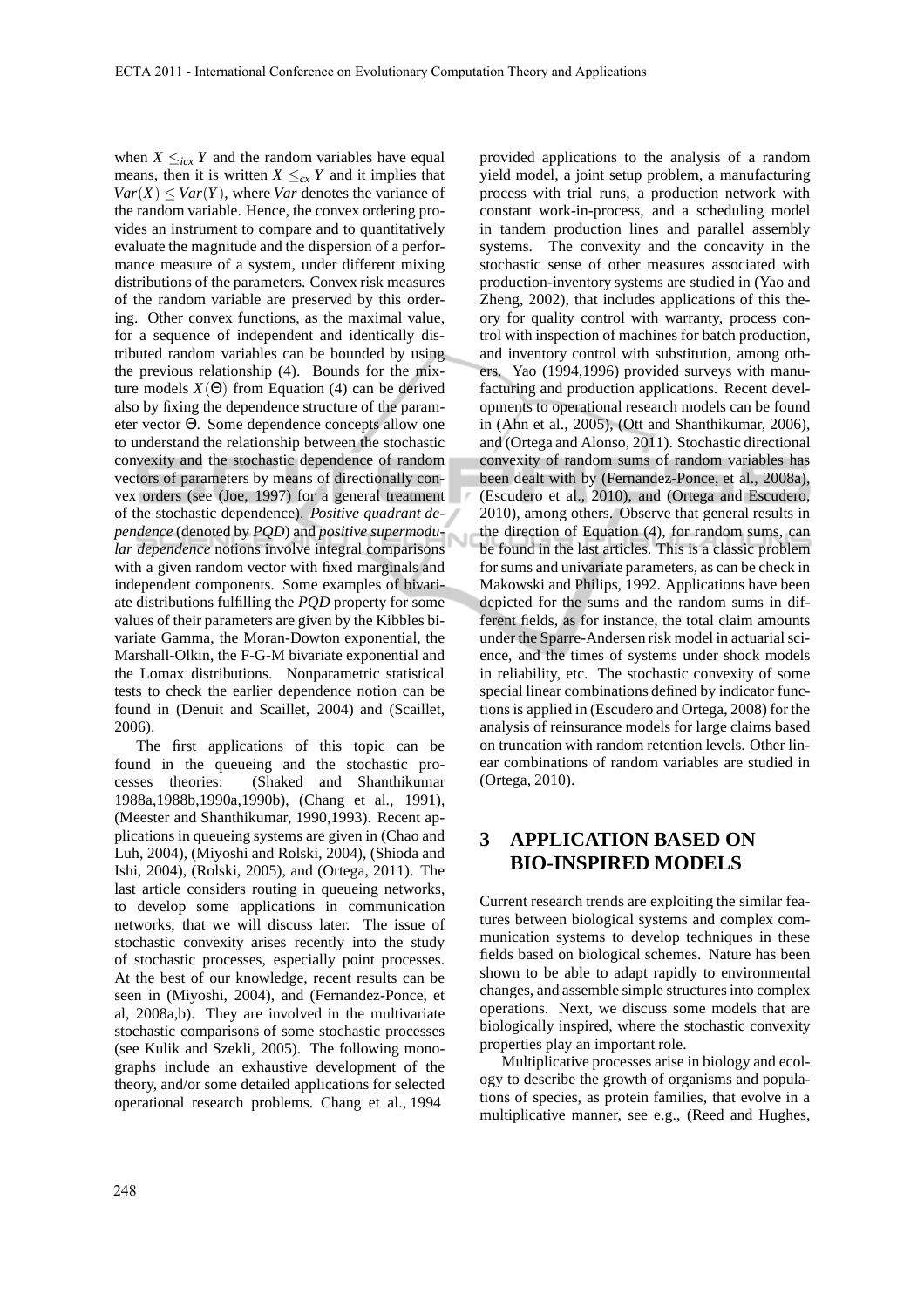2002) from a probabilistic point of view. The main idea is that the random growth of an organism is expressed as a percentage of its current actual size. Assuming that we start with an organism of size  $X_0$ , then at each step *j*, the organism may grow or shrink, according to a random variable  $Y_j$ , such that the size of an organism at step *j* is given by  $X_j(\theta) = X_{j-1}(\theta)Y_j$ . In financial mathematics, the Black-Scholes option pricing model, which is a specific application of Itos lemma, describes the price of a security that moves in discrete time steps according to the earlier equality, where  $Y_j$  is lognormally distributed usually (see e.g., Hull, 2002). Some bio-inspired models and networks have been used to model evolution in computing and communication systems. Some of these systems are characterized by strongly dynamic environments and heterogeneous nodes, among others. Huberman and Adamic have applied the multiplicative processes to describe the growth of sites on the web, as well as the growth of user traffic on web sites (see Huberman and Adamic, 1999,2000). Mitzenmacher, 2004 used a similar model to explain the behaviour of both tails of the distribution of the size of computer files. There is a vast recent literature on the use of the random products in the study of computer systems. Other applications of multiplicative processes can be found in hydrology, geology, and chemistry (Crow and Shimizu, 1988 and Escudero et al., 2010).

Ortega, 2010 has provided the conditions under which the multiplicative processes are *SI*−*DCX*. Applications are given there to the analysis of the size of traffic on web sites. The stochastic convexity of the size of the traffic  $X_i(\theta)$  with respect to its environmental parameter means that the expected value of any convex increasing function of the size increases and behaves componentwise convex and supermodular with respect to its parameter. The main statistical consequences of this property are described above from the relationship (4), especially the construction of distributional bounds. For communication systems, bounds of these measures provide valuable insight into the primary factors affecting the performance of systems, as those influencing the system bottleneck; and they become useful to eliminate non appropriate options at an early stage of the analysis. Similar conclusions may be reached for other bio-inspired adaptive models. Specifically, the tree networks constitute one of the most useful network topologies, with applications in computer science, taxonomy, location, molecular biology, evolution, and ecology. Ortega, 2011 considers rooted tree networks and rooted butterfly networks that are modelled by queueing systems, where the items enter at the root and proceed away until they reach their destination and exit the system, the arcs of the network are represented by FIFO servers, and the service times have arbitrary probability distributions and they correspond to the times needed for an item to cross edges. The *SI* −*DCX* of the exit time of the item *k* from the queue *j* in the network is the key property to develop variability comparisons of departure times and delay times of the system with a discrete probability distribution for the routing policy and with correlated interarrival times and service times. Bounds for the previous performance measures are derived as above.

# **4 CONCLUSIONS**

To finish, we emphasize on different advantages of the concepts of stochastic convexity. Many measures of the performance of a system are modelled as mixtures defined by composition of arithmetic functionals of parameterized non-negative random variables, and these functionals fulfil monotonic directional convexity properties. Nevertheless, by appropriate assumptions for the random components in the model for fixed parameters; and by using Theorem 3.2 in (Meester and Shanthikumar, 1999), we can state that the parameterized model is SI -DCX. We recall that the stochastic directional convexity allows one to analyze the mixtures without requiring an analytical expression of the distribution function of the random variable, and to obtain bounds from the relationship (4). This makes this theory to become an attractive alternative to evaluate or to explore the probabilistic behaviour of the performance measure, when there is lack of information about the marginal distribution of the parameters and the correlations among them (provided that modelling the dependence structure from empirical data is a rather complex task; and the same happens for selection of prior distributions to account for covariates). Also, the definitions of the stochastic convexity properties are set for parameters taking on values over general spaces in (Meester and Shanthikumar, 1999), and this allows versatile scenarios of parameters. Some related optimization problems, e.g., to find the maximal value of a performance measure, can be addressed directly from stochastic convexity properties, by using notions of dependence as the comonotonicity (see Escudero et al., 2010).

## **ACKNOWLEDGEMENTS**

Prof. Laureano Escudero, and the research project MTM2009-13433 from Spanish Ministry of Science and Innovation are gratefully acknowledged.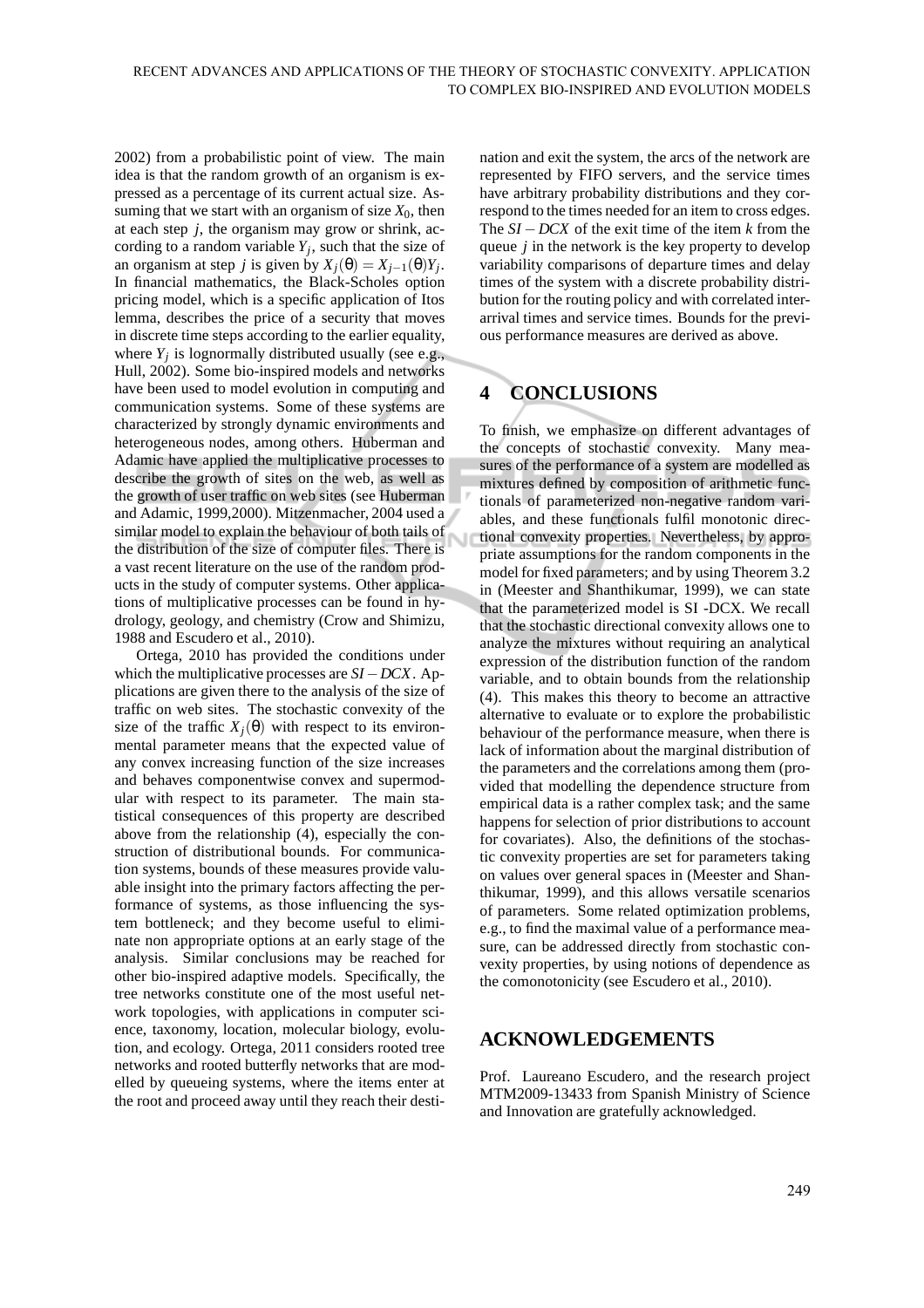### **REFERENCES**

- Ang, A. H. S., and Tang, W. H. (2007). *Probability concepts in Engineering. Emphasis on Applications to Civil and Environmental Engineering*, Wiley.
- Ahn, H. S., Righter, R., and Shanthikumar, J. G. (2005). Staffing decisions for heterogeneous workers with turnover. *Math Meth Oper Res*, 62, 499-514.
- Atakan, A. E. (2003). Stochastic convexity in dynamic programming. *Economic Theory*, 22, 447-455.
- Chang, C-S., Chao, X. L., Pinedo, M., and Shanthikumar, JG. (1991). Stochastic convexity for multidimensional processes and applications. *IEEE Transactions Autom Control*, 36, 1347-1355.
- Chang, C-S., Shanthikumar, J. G., and Yao, D. D. (1994). Stochastic convexity and stochastic majorization. In: *Stochastic Modeling and Analysis of Manufacturing Systems*. Eds. DD. Yao. Springer-Verlag, Series on Operations Research.
- Chang, C-S., and Yao, D. D. (1990). Rearrangement, Majorization and Stochastic Scheduling. *Math Oper Res*, 18, 658-684.
- Chao, X., and Luh, H. P. (2004). A stochastic directional convexity result and its applications in comparison of queues. *Queueing Systems*, 48, 399-419.
- Crow, E. L., and Shimizu, K. (1988). *Lognormal distributions: Theory and Applications*, CRC Press.
- Denuit, M., Lefvre, C. and Utev, S. (1999). Generalized stochastic convexity and stochastic orderings of mixtures. *Prob Eng Info Sci*, 13, 275 -291.
- Denuit, M., and Scaillet, O. (2004). Nonparametric tests for positive quadrant dependence. *J Financ Econometrics*, 2, 389-413
- Escudero, L., and Ortega, E. M. (2008). Actuarial comparisons for aggregate claims with randomly righttruncated claims. *Insur Math Econ*, 43, 255-262.
- Escudero, L., Ortega, E. M., and Alonso, J. (2010). Variability comparisons for some mixture models with stochastic environments in biosciences and engineering. *Stoch Envir Res Risk Assess*, 24, 199-209.
- Fernandez-Ponce, J. M., Ortega, E. M., and Pellerey, F. (2008a). Convex comparisons for random sums in random environments and applications. *Probab Eng Inform Sci*, 22, 389-413.
- Fernandez-Ponce, J. M., Ortega, E. M., and Pellerey, F. (2008b). A note on bisexual Galton-Watson branching processes in random environments. *Scientiae Mathematicae Japonicae*, 67, 183-196.
- Gallego, G., Yao, D., and Moon, I. (1993). Optimal control of a manufacturing process that involves trial runs. *Manag Sci* 39, 1499-1505
- Huberman, B. and Adamic, L. (1999). Growth Dynamics of the World Wide Web. *Nature*, 401, 131
- Huberman, B. and Adamic, L. (2000). The nature of markets in theWorld WideWeb. *Quat J Econ Commerce*, 1, 5-12.
- Hull, J. C. (2002). *Options, Futures and Other Derivatives*. Prentice Hall.
- Joe, H. (1997). *Multivariate Models and Dependence Concepts*. Chapman and Hall, London.
- Kim, H., and Park, S. (1999). Optimality of the symmetric workload allocation in a single server flow line system. *Manag Sci* 45, 449-451
- Kulik, R., and Szekli, R. (2005). Dependence orderings for some functionals of multivariate point processes. *J Mult Analysis*, 92, 145-173.
- Makowski, A. M., and Philips, T. K. (1992). Stochastic convexity of sums of i.i.d. non-negative random variables, with applications. *J Appl Prob*, 29, 156-167.
- Marinacci, M., and Montrucchio, L. (2005). Ultramodular functions. *Math Oper Res*, 30, 311-332.
- Marshall, A. W., and Olkin, I. (1979). *Inequalities: Theory of Majorization and its Applications*, Academic Press, New York.
- Meester, L. E., and Shanthikumar, J. G. (1993). Regularity of stochastic processes. A theory based on directional convexity. *Probab Eng Inform Sci*, 7, 343-360.
- Meester, L. E., and Shanthikumar, J. G. (1999). Stochastic convexity on a general space. *Math Oper Res*, 24, 472-494.
- Mitzenmacher, M. (2004). A brief history of generative models for power law and lognormal distributions. *Internet Math*, 1, 226-251
- Miyoshi, N. (2004). A note on bounds and monotonicity of spatial stationary Cox shot noises. *Probab Eng Inform Sci*, 18, 561-571.
- Miyoshi, N., and Rolski, T. (2004). Ross type conjectures on monotonicity of queues. *Austr New Zealand J Stat*, 46, 121-132.
- Muller, A. and Scarsini, M. (2001). Stochastic comparisons of random vectors with a common copula. *Math Oper Res*, 26, 723-740.
- Muller, A., and Stoyan, D. (2002). *Comparison Methods for Stochastic Models and Risks*, John Wiley and Sons, Ltd., Chichester.
- Ortega, E. M. (2010). Mixture modeling and convex ordering for bio-inspired communication, rooted network and maintenance. Communication, *Abstracts' Book 5th International Workshop on Applied Probability*. Madrid, Spain
- Ortega, E. M. (2011). Stochastic comparisons for rooted butterfly networks and tree networks, with random environments. *Inf Sciences*, 181, 2247-2259 .
- Ortega, E. M., and Alonso, J. (2011). The effect of variations and correlations of some parameters on performance of ATO systems with random stock levels, with applicationspp. *Proceedings ASMDA 2011. 14th Applied Stochastic Models and Data Analysis Conference*, Rome, Italy, ISBN: 97888467-3045-9, pp. 1063- 1072.
- Ortega, E. M. and Escudero, L. (2010). Variability for carrier-borne epidemics and Reed-Frost models incorporating uncertainties and dependencies from susceptibles and infectives. *Probab Eng Inform Sci*, 24, 303- 328.
- Ott. T. J., and Shanthikumar, J. G. (2006). Structural properties and stochastic bounds for a buffer problem in